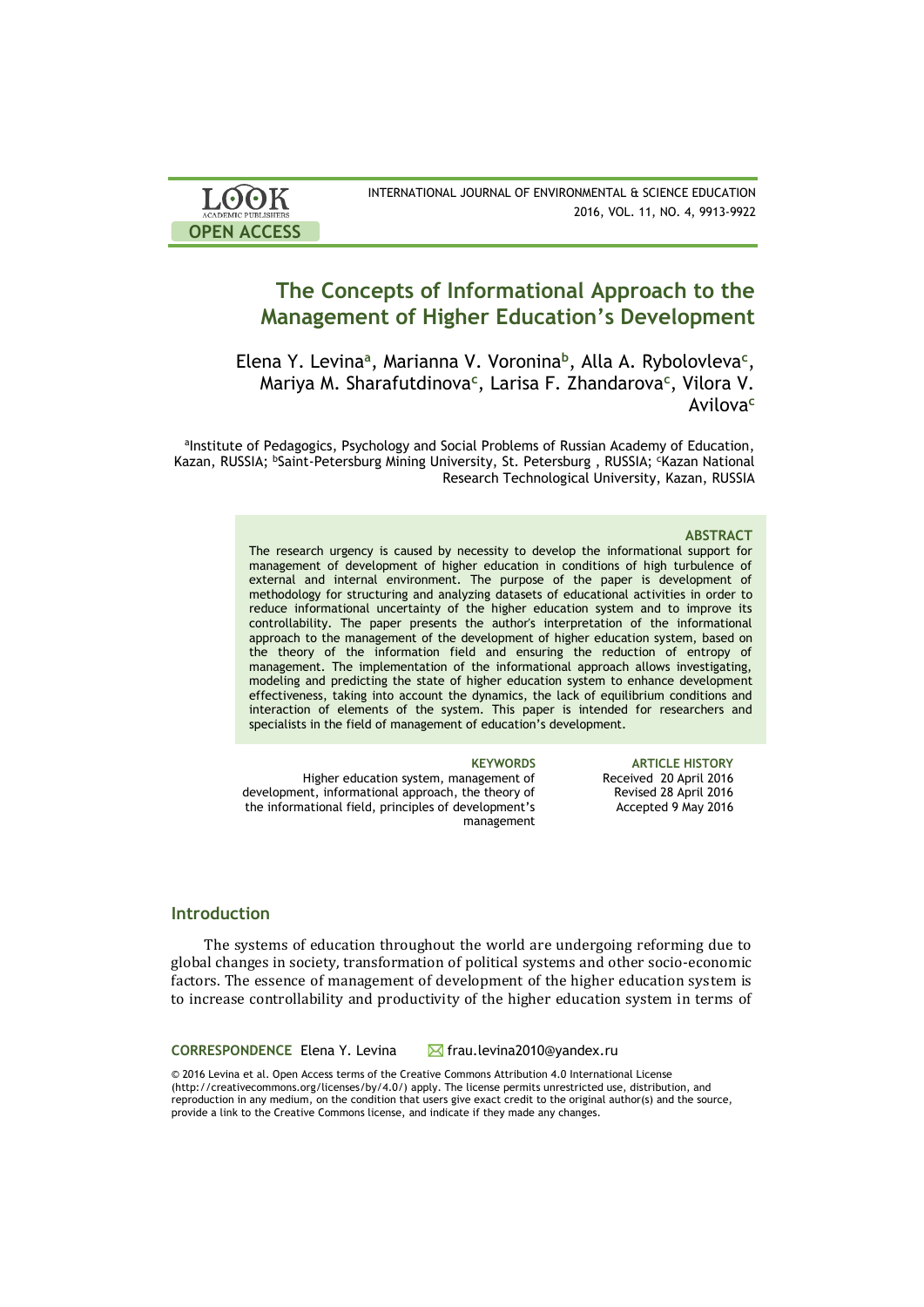methodological, organizational, content and technological transformations, which leads to opportunities for the development of positive and reduce of negative consequences of education's reforming.

Socio-economic challenges of society, technological breakthroughs and the crisis of an educational system determine new possibilities and requirements that significantly change the goals, objectives and terms of implementation of higher education.

Deduced knowledge obtained in the process of socio-pedagogical analysis (Levina, 2015; Valeeva & Bushmeleva, 2016; Piscunov et a., 2016; Narikbayeva, 2016) gives the basis for management of development of higher education – the interpretation of the quality of education as a way to reconcile the interests of the agents of education. Its mechanisms is the theory of management (including education's management), management of the quality of education, acquiring innovative sense in the context of development of "new managerialism" that contributes to the achievement of controllability of the higher education system in terms of its universalization and standardization (Shaton, 1999; Saprykin, 2005; Vakhshtein, 2006; Belyakov, 2009; Fominykh et al., 2016; Pecherskaya et al., 2016).

The basis of any kind of governance is information – bi-directional informational flows that lead to control impacts and responses of the system. The diversity and variability of the higher education system, its dynamism, the activity of the control objects, transforming them in entities of management of development, the need to improve controllability of higher education, set a goal of structuring of informational datasets, their groupings, analysis, organization of continuous monitoring of educational activities at the level of the higher education system, its structures and processes. The application of informational approach to the management of development of higher education, as a community of settings, creates the prospect for the development of a managerial system of development of higher education and its informational support.

### **Methodological framework**

### *Informatization of education*

Currently, informatization has become a stage of civilization development of society, opening many areas and opportunities in all spheres of activities. In education, Informatization has gone the way from dissemination of technologies, computerization of the educational environment, changes in the forms of training to "new field of pedagogical knowledge" (Robert, 2012). It is the very information and communication technologies has triggered the development of a new content of education, learning systems, educational resources, educational environments, the proliferation of computer-based testing, automation of management, changing the conditions of realization of educational process and expanding the types of educational interaction and educational opportunities (Khodanovich, 2003; Nikitin, Uvarov, 2008; Bugaychuk, 2013; Pak, 2011; Sokolskaya, Stepanova, 2012).

The development of informatization gave us the opportunity to talk about the achievements in education:

- the proliferation of computer networks and the use of their opportunities in education has generated not only new types of learning (remote), but a single forms of control (SSE- Single State Exams), promoting the implementation of accessibility and universalization of education at all levels;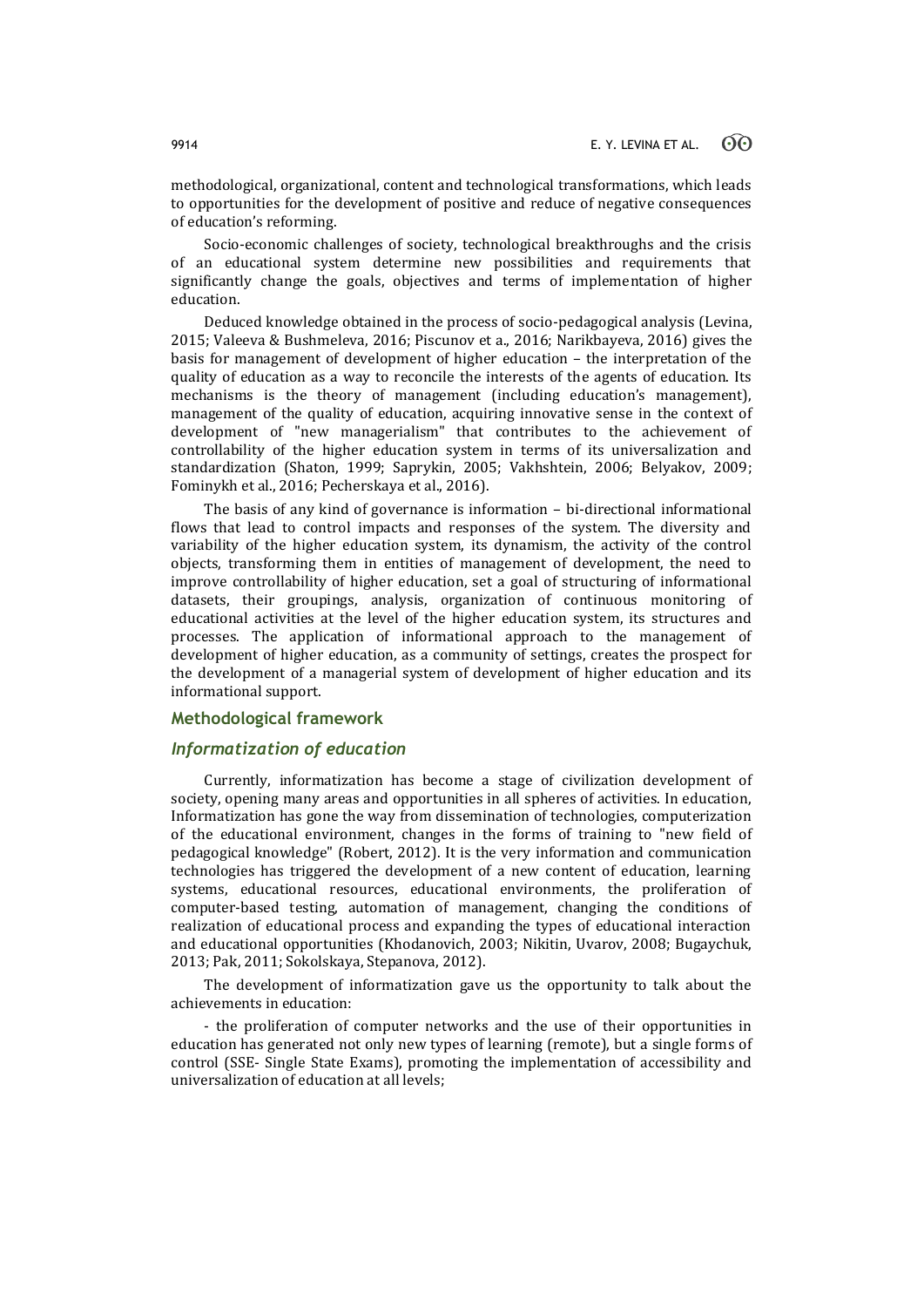#### $\odot$ INTERNATIONAL JOURNAL OF ENVIRONMENTAL & SCIENCE EDUCATION 9915

- implementation of informational and communicational technologies has enabled the creation of information space of an educational organization by establishing the environment of training and education;

- the change of approach into "obtaining" and processing of information has led to significant changes in didactics, new development of tools and methods of learning, technologies of knowledge control, new possibilities of differentiation of educational material on the basis of the psychophysiological features of students;

- fundamentally new methods of information grouping has led to changes in organizational management systems in educational institutions; the functions of accumulation of information are taken by information systems, providing data statistics taking into account and storage about educational processes.

# *Interpretations of the informational approach in pedagogical science and practice*

The spread of informational technologies contributed to the creation of pedagogical Informatics – "the theory of reception, conversion, transmission and assimilation of information in the educational process" (Khutorskaya, 2002), within which the informational approach provides for the integration of educational and informational processes on the basis of presentation of information and communication forms (subject and object). Such vision of informational approach enables the transfer of ideas and concepts from related fields; formation of interdisciplinary areas of research; the synthesis of scientific base. However, with its main category - information this vision greatly limits the applicability of the approach, narrowing it to the database possibilities.

Another vision of the informational approach is the integration of information flows from the standpoint of designing of the content of education based on the logistic theory, providing balancing of informational flows in the educational environment of the University (Vlasova, 2013). The resulting information exchange system (accepting only of valuable for every entity of the system of information flows) helps to streamline and focus of informational flows, both in the projecting of educational content, and organizational management of the University, increasing the intensity and quality of internal and external communications and forming demanded by the potential employers of graduates' competences. The development of this direction is the information-environmental approach, which is using educational space, depending on the infrastructure, its functions and capabilities, adequate to modern social theory and practice, becomes a methodological basis for accumulation of experience through learning activities in the information environment (Kirilova & Vlasova, 2013).

The third aspect of information approach's use in education is the selection and integration of informational flows of managerial information for the management of educational systems and organizations. Here the classic management cycle (goal setting, planning, organization, control and analysis) is seen as an informational cycle of exchange to ensure accuracy, relevance and distribution of managerial actions. As a rule, in this direction informational approach stands in addition to other approaches, strengthening their technological capabilities.

Finally, the fourth aspect is the vision of the informational approach as a means for studying the structure of the pedagogical system and relations of its elements on the basis of three components of pedagogical process (the subject used for the transmission of knowledge from teacher to learner, and defining the cognitive basis for formation of skills and competencies; functional, intended for the formation of the ways of activity (skills); communication, contributing to the regulation of the educational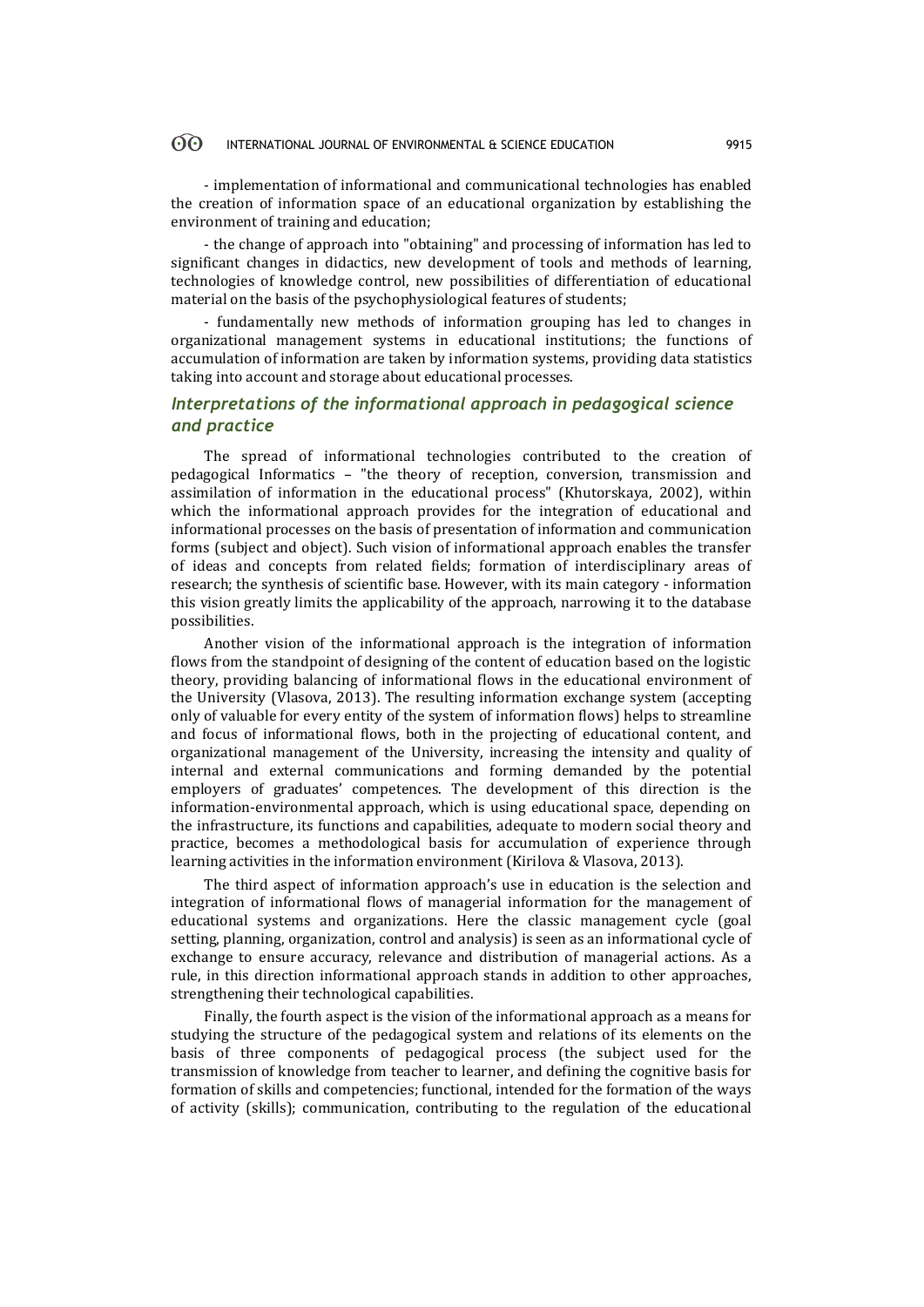process) (Yakovleva, 2009 etc.). In these circumstances, the value of information (its ability to transmit the necessary information for the regulation of the educational process) is significantly reduced because of the limitations of an educational system; so, to make decision a personal, subjective information is involved, and operational information which is not in demand is stored by the system.

# **Informational approach in the context of management of higher education's development**

Developing presented visions of the informational approach, we consider the informatization and informational approach as a methodology to meet the current needs of the practice of management of educational systems, such as: research methods, modeling, forecasting, improvement of management and development.

Information is understood as a resource of educational system that determines a number of the following positions:

 $\frac{1}{1}$  information, like any resource, needs to be "obtained" and used further;

 information as a resource acts only in case if it is recycled, systematized, collected, accumulated;

 information as a resource, is not only inexhaustible, but also has the ability significantly to be increased over time in the cognitive, content, technological and procedural aspect;

 $-$  information as a resource, is the basis of knowledge, going through the process of their production;

- information as a resource requires a streaming of flows transmission (communications);

 $-$  information as a resource that generates new types of processes and activities in all systems.

The basis of our interpretation of the informational approach is an idea (Marr, 1987; Denisov, 1998) that *external and internal environment of the system, because of the possibility of its creation and functioning, has all the information for its development and the perception of this information by the user (researcher / Manager) can be extended from simple visualization to the analysis, if further action is to extract from it characteristics that reflect its qualitative properties.* According to this view, external and internal information of the system of higher education are transformed in the presentation of a user in the limits of its understanding, reflecting the interesting systemic qualities with the required level of accuracy.

All incoming information in the course of analysis of educational activities is to be processed, recognized, organized, filtrated, which involves the use of exact mathematical methods and information technology, not only reducing its quality but also promoting the allocation of features, their understanding, development of solutions and responses to provide the required level of functioning of the system (Zinchenko, 1971). The processed information about the educational activities allows us to identify the cognitive characteristics of the higher education system (knowledge about the system, laws of its functioning) that determine new opportunities for its study. Continuous cyclical transformation of information into knowledge, with the help of which can be "obtained" new information and serves as the basis of information analysis of the higher education system, providing dynamic feedback to the system's activities, its internal and external perturbations.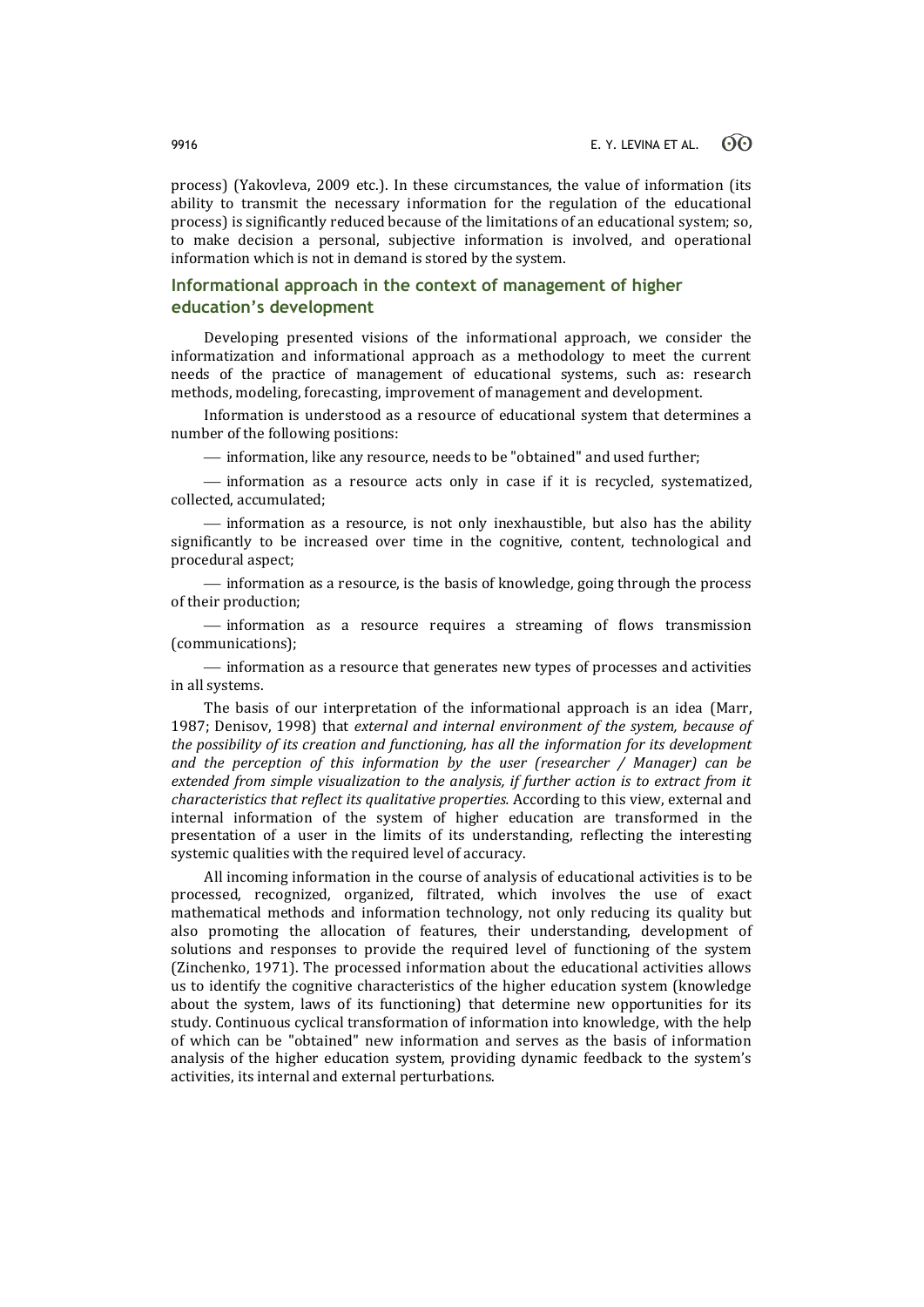#### $\odot$ INTERNATIONAL JOURNAL OF ENVIRONMENTAL & SCIENCE EDUCATION 9917

The ultimate goal of information analysis of the system of higher education is constructing of an informational dynamic model that allows carrying out the functions for retrieving of information, its processing and management of actions of the system at different levels and types of management. It is proposed to consider the implementation of the information approach in managing the development of educational systems and structures based on the theory of the information field of A.A. Denisov (2003), providing information description of discrete elements of the system through examination of the information "as pair category in relation to the matter as the structure of matter, independent of its specific properties".

According to this theory, information exists in the form of reflection as:

information of perception "J" (sensitive information);

 $-$  the informational potential of "H" (logical information):

 $\overline{\phantom{a}}$  information complexity (content, meaning), as the intersection of sensitive " $\overline{\phantom{a}}$ " and logical "H" information.

### **Results**

The concepts of information analysis of higher education system

Based on the theory of the information field of A.A. Denisov (2003), its concepts should be applied to develop a methodology of management of higher education's development in order to reduce information uncertainty of the system (entropy), its high variability relatively to the external and internal environment and to improve its controllability (Levina, Bazhenova, Beydina, Denisova, Popova, Makarov, Shakhnina, 2015).

The concepts of information approach should be described and their applicability possibilities should be noted to the higher education system for the information analysis:

1) The law of sensitive reflection (the adequacy of matter reflection). The reflection (perception) arises based on the potential of information (as properties of matter) and, as a rule, is not completely transparent to the reflected object, the information potential (the "information in itself") exceeds our perception ("information for us"). Information of perception J is accumulated in time and space and consists of information flows from the material objects (subjects) of the educational system, forming its informational field relatively the criteria of measurements of the user (researcher) and represents a mapping of the element base of the system. Then the logical conclusion is that the relevance of indicators of the information field, reflecting the higher education system (filter of estimation) is very high, their criterion efficiency must be justified, proven and meet the objectives of the analysis forming new knowledge about the functioning and potential of development of the system in the current time.

2) The law of logical reflection (the essential state of the system). According to it the material properties of the system are adequately reflected are determined by the laws of logic. Conventionally, static condition of the education system allows distinguishing classes of objects (entities) of the system: educational, educational and managerial processes, communication processes at all functioning levels, system agents, which provide its functionality.

The possibilities of cognition of the information field, its information potential "H" depend on the essence of the perceived object and conditional distance to it (that is, selected characteristics, adequacy of methods of "obtaining" of data, speed of transmission and processing of information).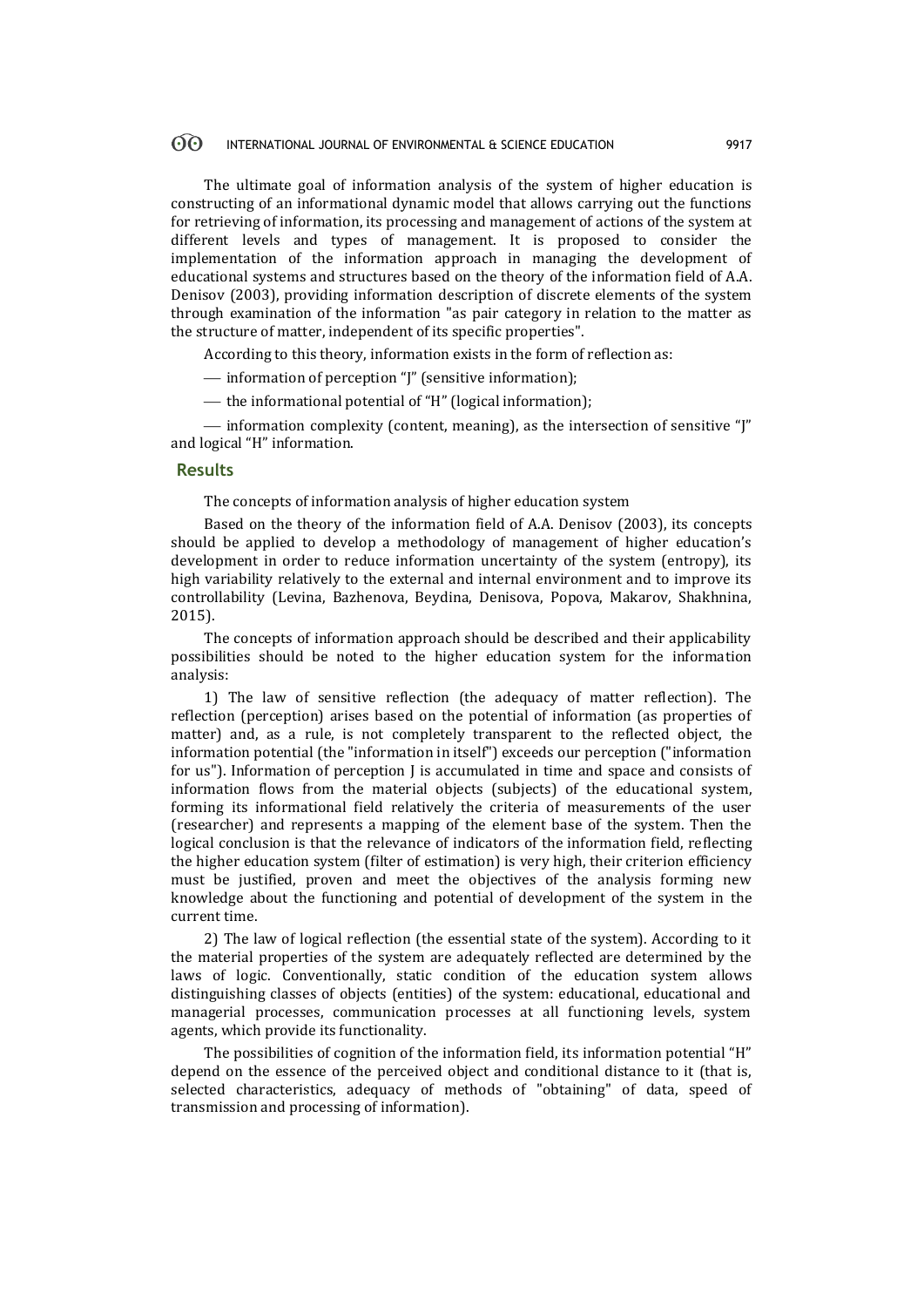3) Information complexity of the system is determined by the logic (in particular case - Descartes) product of the perceived "J" and logical "H" information characterizing the content and level of complexity of the received information display: С=J∩H or С=JхH

This postulate means the possibility of the study of systemic complexity and the ability to assess by quantity the integrity of the system, when the sensitive and the logical information have deterministic and statistical measures. For educational (and other social) systems, the measurement process of information is not always possible, it is probably about reducing of the uncertainty of the system describing its behavior and identifying features in response to internal and external impacts.

# *Regularities of information approach to the management of higher education's development*

A.A. Denisov (2003) in the framework of the theory of the information field carried out the formalization of the laws of dialectical logic, in relation to the higher education system based on them one can define the following regularities:

*1) The essence of the concept "J" is reversible to its volume "n", that is, the total number of homogeneous objects or phenomena, information about which formed the basis of the concept.* That is, simple measures of the essence of phenomena, mostly reflect its state; the ideal state of an object occurs when "n"=1, then the concept about the object completely coincide with the knowledge about it. When transferring the knowledge about the object, from one object to many, the relativity of knowledge is increased and probability measures of measurements are used.

*2) The continuous development of all types of systems, that is, the need* for mandatory consideration of the state of the object being studied not only in current time but also in its inertial development, since the semantic essence of an object lies not only in his state but also in the potential development of future states; that is, the question rises about the development of scenarios of higher education's development, with scenario simulation's base which can vary depending on the desired characteristics of the researcher – the time, response of the system or objects in the system, internal or external conditions.

*3) The law of negation's negation* – is a spiral or iterative development of the system, when the return can be done to its original form (state), while the internal content of these states is changed (positive or negative increment). Here development always includes and certain inertia of the system, when in case of negative or positive tendencies, there is a tendency towards the pessimistic or optimistic scenario.

*4) The law of unity and struggle of opposites, where we are talking about true opposites existing in the same space and time.* The synthesis of opposites and contradictions creates a system unity that serves as the impetus for the development of any system. The managerial objective in this case is to avoid critical states of the system -"struggle" and "solidarity" of opposites, each of which leads to the loss of system positions. As needs and desires, goals and aspirations, ways and means, scale, and orientation of behavior of each individual, as an entity of the educational system are, to some extent, the regularities, the nature of which is extremely complex, and absolutely unsustainable, we believe that in the aspect of education research it makes sense to speak about a heterogeneous natural manifestations of society, separate individual relations and institutional relations as various structural subsystems of education.

*5) the law of transition of quantitative changes into qualitative* which defines the need to understand the relativity of the identified trends in the development of any process and the resulting development scenarios, strategic plans and programs, because they can change to their opposites as a result of the development. This law in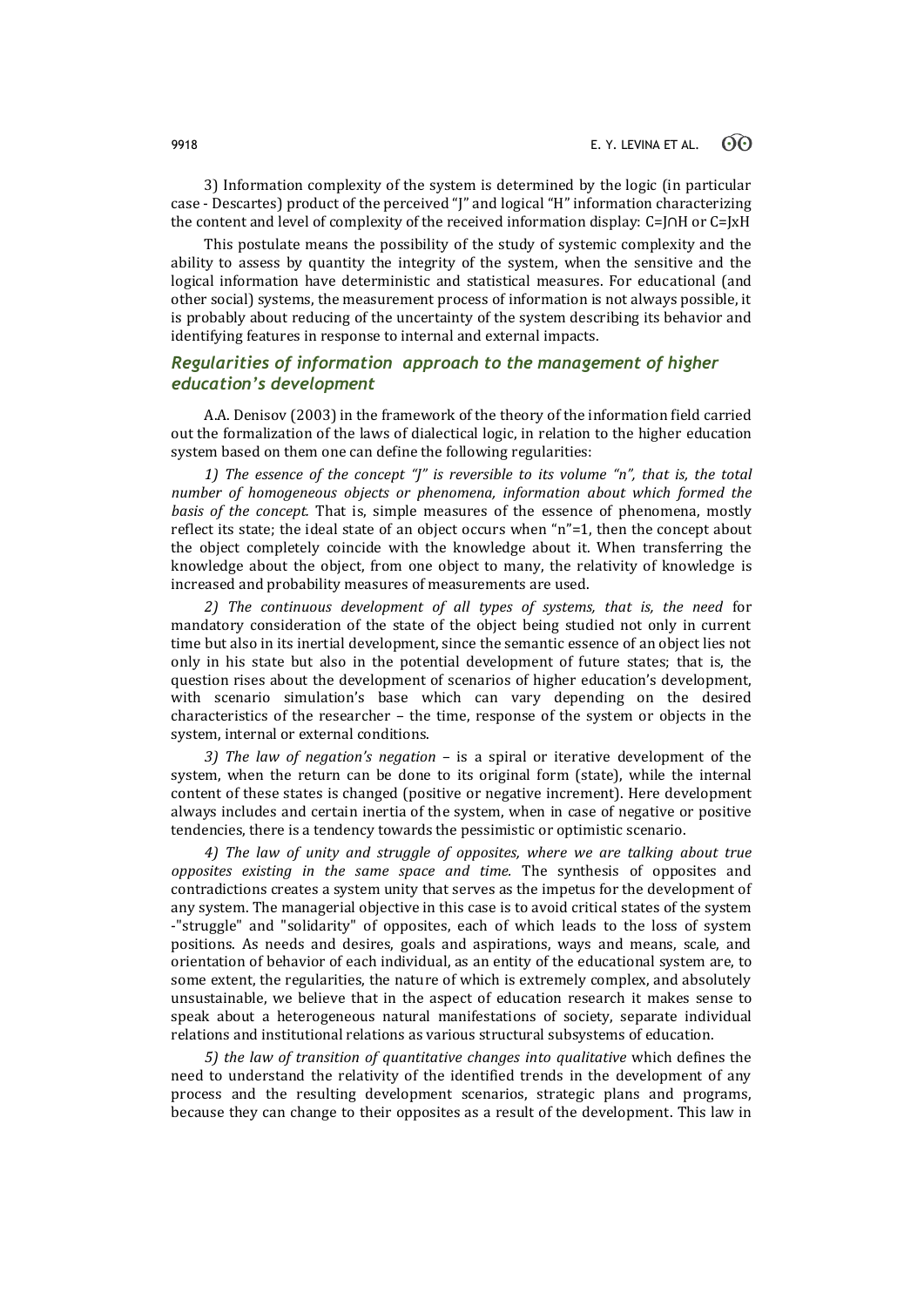### 60 INTERNATIONAL JOURNAL OF ENVIRONMENTAL & SCIENCE EDUCATION 9919

practice requires consideration of the nonlinearity and instability of all processes, the understanding of the emergence of the objects when the sum of the qualities of the parts is not equal to the qualities of the whole. In relation to a person, one can say that the first reaction to anything and the latter reaction may differ substantially while under the influence only of the internal properties.

*6) Universal interconnection and interdependence* that requires into account all of the factors determining the investigated process (external and internal). The account of this law involves the consistency in the consideration of the nature of each object and is interpreted as the emergence of various deviations from planned levels by strategic attitudes (indicators of educational activities) and expected outcomes caused by changes in the external and internal environment of the educational system; for example, at the global level it is the emergence of the information society, change of ideological or educational paradigm, technological achievements, etc.; at the local level – the quality of training and methodical support of the process, ability of the teacher, personality characteristics of the student and so on.

Thus, the theory of information field, significantly expands the vision of the information approach and its implementation in managing of the development of educational systems to bring at the level of theory and practice many ideas and implementation mechanisms of the related Sciences – philosophy, systems theory, information theory, mathematical modeling. The functions of the information approach from technology level in performance of considered studies in this view come to a philosophical level, functioning for advance conditioned information uncertainty and high dynamics of the educational system with the aim of its reduction and formalization, contributing to improve the efficiency of controllability and optimization (improving the quality) of educational processes.

# **Discussions and Conclusion**

The limits of applicability of the information approach in education are very wide: from didactic forms and means, based on information and communication technologies' possibilities and information systems' modeling of artificial intelligence, providing training and management. Without downplaying the role and importance of the teacher as the carrier of knowledge and culture, it is necessary to mention the importance of adequate informational educational systems and environments in education, and the need to train all professionals for the information activities, improving information culture, professional competence and efficiency of information activities of education's entities.

The present study is focused on the development of managerial infrastructure of the higher education system from the standpoint of reducing its uncertainty, identification of probabilistic patterns and increase of its controllability. The exchange of information within the management of development of higher education is carried out within the established goals and development plans and depends on the level of education, type of determination in all types of representing the managed process by the entity.

The implementation of the information approach can be seen in the following sequence of steps:

 $t$  the isolation of the education system, clarifying its researched level and types of control, definition of internal and external characteristics (influences), the functionality of the system in the framework of the strategy for the reforming and development of education;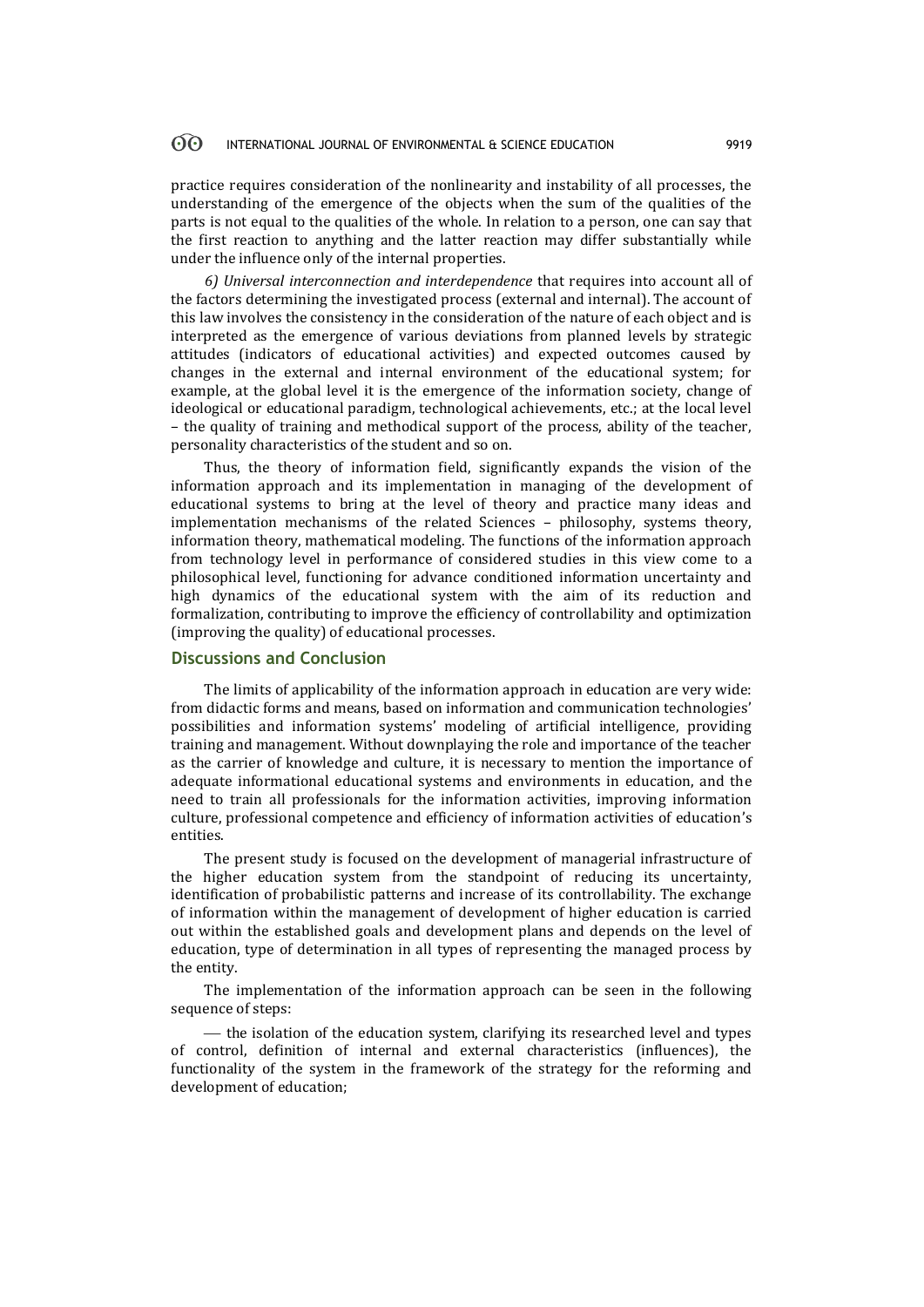$t$  the definition of information sources for the analysis of the educational system on the basis of their information potential;

 information analysis of educational system's entities, allocation of characteristic features, grouping;

 $t$  the formalization of input, output parameters, results of educational activity of educational system's entities;

- the establishment of informational flows, vector relations of the education system's information;

 development of a dynamic information models of higher education system, allowing to formalize all processes in the system; receive timely information on the state of each of the system's entity according to the results of its operations; to identify criteria and borders of control; to carry out forecasting of development at all levels of the system's management.

Thus, the information approach is defined as the leading one in research and is considered as the objective possibility to reduce uncertainty through the higher education system (structure, process, phenomenon) in the form of information field containing all the information for its development. Information is the basis for any management, its essence which is necessary for the coordination of actions and managerial impacts for the operation or development of educational (or any other) system.

Information approach to the management of the development of higher education, in our opinion, is to view the educational system as an information field that contains all the information for its development, reflecting the systemic features with the required level of accuracy. The mechanisms of perception of the current information system of higher education and the construction of scenarios of development depend on user-defined boundaries of the study, complexity and specificity of the methods of information processing. This approach allows making adequate managerial decisions in conditions of high uncertainty and possible opposite requirements of educational agents.

A set of presented dialectical laws in the interpretation of the information approach defines a complete and closed system of analysis of all, including educational systems and processes, identifying a plurality of states between truth and falsehood, in contrast to the logic that uses only a binary relationship. The implementation of the information approach allows investigating, modeling and predicting of the state of the higher education system to improve its controllability and efficiency of the development taking into account the dynamics, lack of equilibrium and interaction of system elements.

### **Disclosure statement**

No potential conflict of interest was reported by the authors.

### **Notes on contributors**

**Elena Y. Levina** - Institute of pedagogics, psychology and social problems, Kazan, RUSSIA;

**Marianna V. Voronina** - PhD in Engineering, Associate Professor of the Department of Descriptive Geometry and Graphics, Saint-Petersburg Mining University, St. Petersburg, Russia.

**Alla A. Rybolovleva** – PhD, Associate Professor of the Department of Economics, Kazan National Research Technological University, Kazan, Russia.

**Mariya M. Sharafutdinova** – PhD, Associate Professor of the Department of Economics, Kazan National Research Technological University, Kazan, Russia.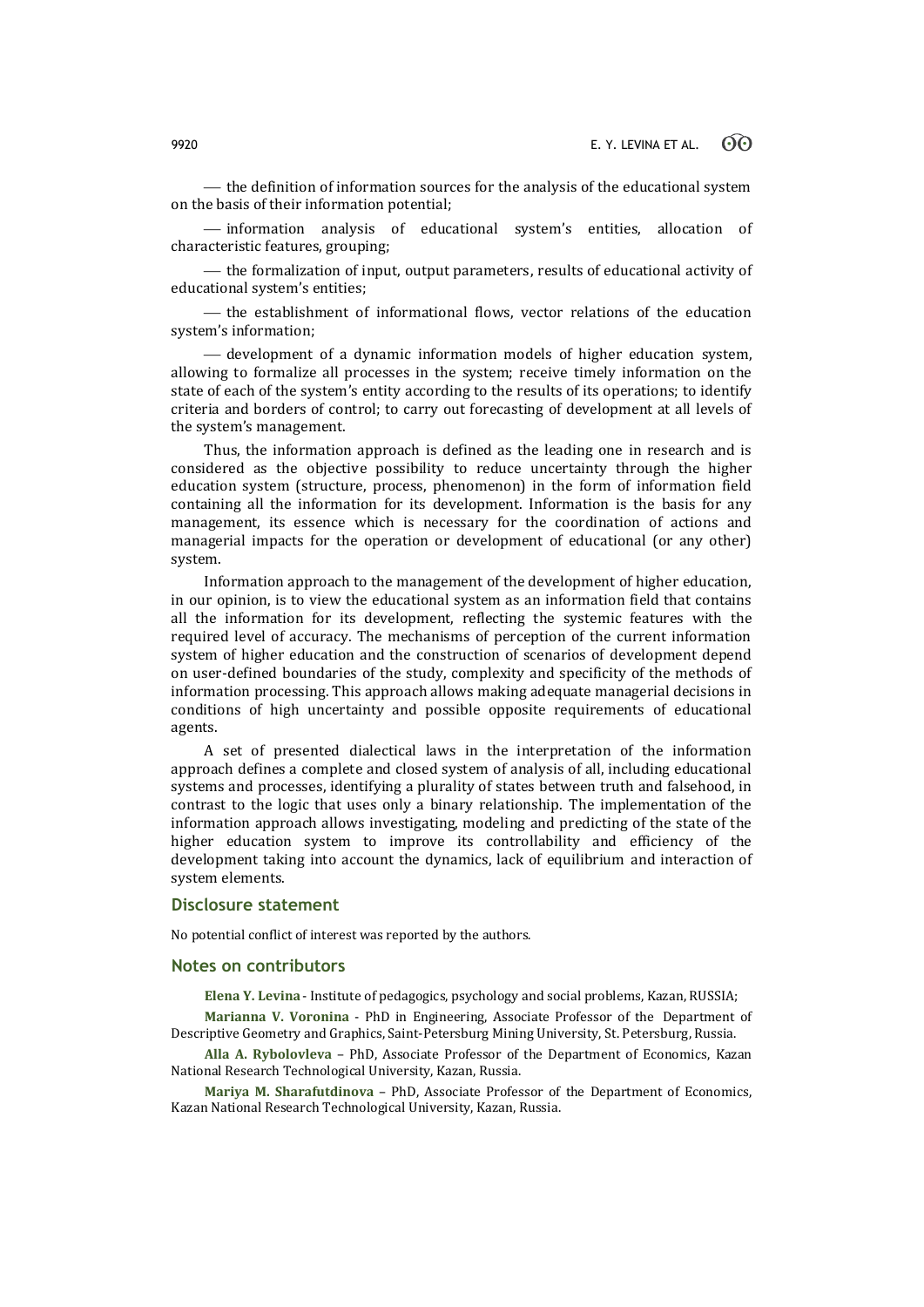#### 60 INTERNATIONAL JOURNAL OF ENVIRONMENTAL & SCIENCE EDUCATION 9921

**Larisa F. Zhandarova** – Senior Lecturer of the Department of High Scholl of Economics, Kazan National Research Technological University, Kazan, Russia.

**Vilora V. Avilova -** Doctor of Economics, Professor of the Department of Economics, Kazan National Research Technological University, Kazan, Russia.

### **References**

- Belyakov, S.A. (2009). Foreign experience in improving educational management: the basic model. *University Management: Practice and Analysis*, (1), 45-63.
- Bugaychuk, K.L. (2013). Massive open online courses: history, typology, prospects. *Higher education in Russia*, 3, 148-155.
- Denisov, A.A. (1998). *Information field*. SPb: "Omega", 64.
- Denisov, A.A. (2003). *Modern problems of system analysis: Information bases*. SPb .: Publishing House of STU, 276 p.
- Fominykh, M.V., Uskova, B.A., Mantulenko, V.V., Kuzmina, O.N. & Shuravina, E.N. (2016). A Model for the Education of a Student of a Vocational Pedagogical Educational Institution Through the Gaming Simulation. *IEJME-Mathematics Education, 11(8)*, 2814-2840.
- Khodanovich, A. I. (2003). Informatization of education as a scientific and methodological problem. *Herald Russian state pedagogical University named after A. I. Herzen*, (No. 6 (vol. 3), 259-268.
- Khutorskaya, L.N. (2002). Information pedagogy. *Internet magazine "Eidos"*. 25 Aug. http://www.eidos.ru/journal/2002/0825.htm
- Kirilova, G.I., Vlasova, V.K. (2013). The integration potential of information and environmental approach in vocational education. *Literature and Culture,* (1), 244-251.
- Levina, E.Y. (2015). The problem of development of education: stakeholders approach. *Kazan Pedagogical Journal*, 6(1), 11-15.
- Levina, E.Y., Bazhenova N.G., Beydina T.E., Denisova R.R., Popova N.N., Makarov A.L., Shakhnina I.Z. (2015). [Adaptive mechanisms of management in educational system development.](http://elibrary.ru/item.asp?id=23874657) *[International Journal of](http://elibrary.ru/contents.asp?issueid=1402941)  [Sustainable Development](http://elibrary.ru/contents.asp?issueid=1402941)*, 6(8), 292-297.
- Marr, D. (1987). Vision. Informational approach to the study of representation and processing of visual images. Moscow: Radio and Communications, 400.
- Narikbayeva, L.M. (2016). The Self-Development of Non-Academic Intelligence Forms in a Future Pedagogue. *IEJME-Mathematics Education, 11(8)*, 2985-2994.
- Nikitin, N. V., Uvarov, A. Yu. (2008). *Telecommunications. Training. Professionalism*. Moscow: Logos, 432 p.
- Pak, N.I. (2011). On the concept of information approach in education. *Herald KSPU named after V. P. Astafiev, (1), 91-98.*
- Pecherskaya, E.P., Averina, L.V., Kochetckova, N.V., Chupina, V.A. & Akimova, O.B. (2016). Methodology of Contract Managers' Project Competency Formation in CPE. *IEJME-Mathematics Education, 11(8)*, 3066- 3075.
- Piskunov, V.A., Manyayeva, V.A., Tatarovskaya, T.E. & Bychkova, E.Y. (2016). Risk-Oriented Internal Control: the Essence, Management Methods at Small Enterprises. *IEJME-Mathematics Education, 11(7)*, 2710- 2731.
- Robert, I. V. (2012). Informatization as a new field of pedagogical knowledge. *People and education*, (1), 14- 18.
- Saprykin, D.L. (2005). State and fundamental education: national models. *Higher education in the Russian*, (1), 148-156.
- Shaton, G.I. (1999). Theoretical analysis of the problems of management of educational systematic. *Сontroversy*, 3, http://www.irex.ru/press/pub/polemika/03/ 1999
- Sokolskaya, M. A., Stepanova, T. A. (2012). Clarification of the concept "parallel to the style of thinking of" on the basis of information-activity approach. *Herald KSPU named after V. P. Astafiev,* (1), 133-139.
- Vakhshtein, V. (2006). Two models of educational systems: Continental and Atlantic. *Prognosis*, (3), 321-352.
- Valeeva, R.A. & Bushmeleva, N.A. (2016). Forming Analytical Competency of Higher School Students. *IEJME-Mathematics Education, 11(8)*, 3137-3148.
- Vlasova, V.K. (2013). *The concept of designing the content of teacher education: information and logistical approach*. Kazan, 200.
- Yakovleva, N.O. (2009). Informational approach in educational research: the nature, value, especially the implementation. *Bulletin of South Ural State University.* (1), 16-22.